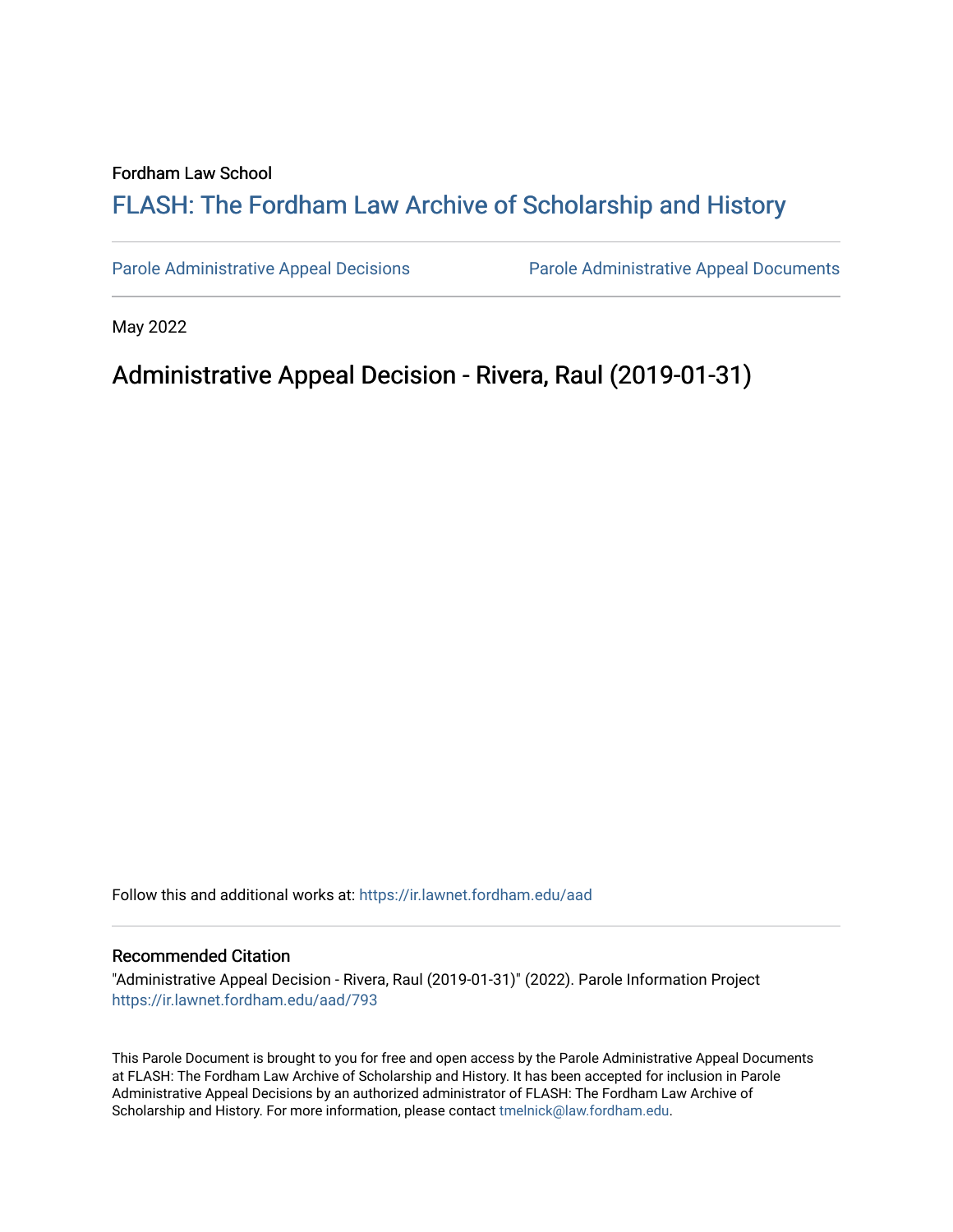## *Administrative Appeal Decision Notice*

Inmate Name: Rivera, Raul

Facility: Green Haven Correctional Facility **Appeal Control #: 06-020-18-B** 

Dept. DIN#: 98A5820

NYSID No.:

Appearances: For the Board, the Appeals Unit For Appellant: Andre Sedlak Esq.

11 Market Street Suite 205 Poughkeepsie, New York 12601

Board Member(s) who participated in appealed from decision: Alexander, Drake

Decision appealed from: 5/2018-Denial of discretionary release, with imposition of 12 month hold.

Pleadings considered: Brief on behalf of the appellant received on November 2, 2018. Statement of the Appeals Unit's Findings and Recommendation

Documents relied upon: Presentence Investigation Report, Parole Board Report, Interview Transcript, Parole Board Release Decision (Form 9026), COMPAS, TAP/Case Plan.

**Final Determination:** The undersigned have determined that the decision from which this appeal was taken be and the same is hereby Â

|              | Affirmed | Reversed for De Novo Interview        | Modified to        |
|--------------|----------|---------------------------------------|--------------------|
| Commissioner | Affirmed | <b>Reversed for De Novo Interview</b> | <b>Modified to</b> |
|              | Affirmed | Reversed for De Novo Interview        | <b>Modified to</b> |

If the Final Determination is at variance with Findings and Recommendation of Appeals Unit, written *reasons for the Parole Board's determination must be annexed hereto.* 

This Final Determination, the related Statement of the Appeals Unit's Findings and the separate findings of the Parole Board, if any, were mailed to the Inmate and the Inmate's Counsel, if any, on  $\frac{1}{3}$  //7 66.

Distribution:.Appeals Unit- Inmate - Inmate's Counsel- Inst. Parole File- Central File P-2002(B) (5/2011)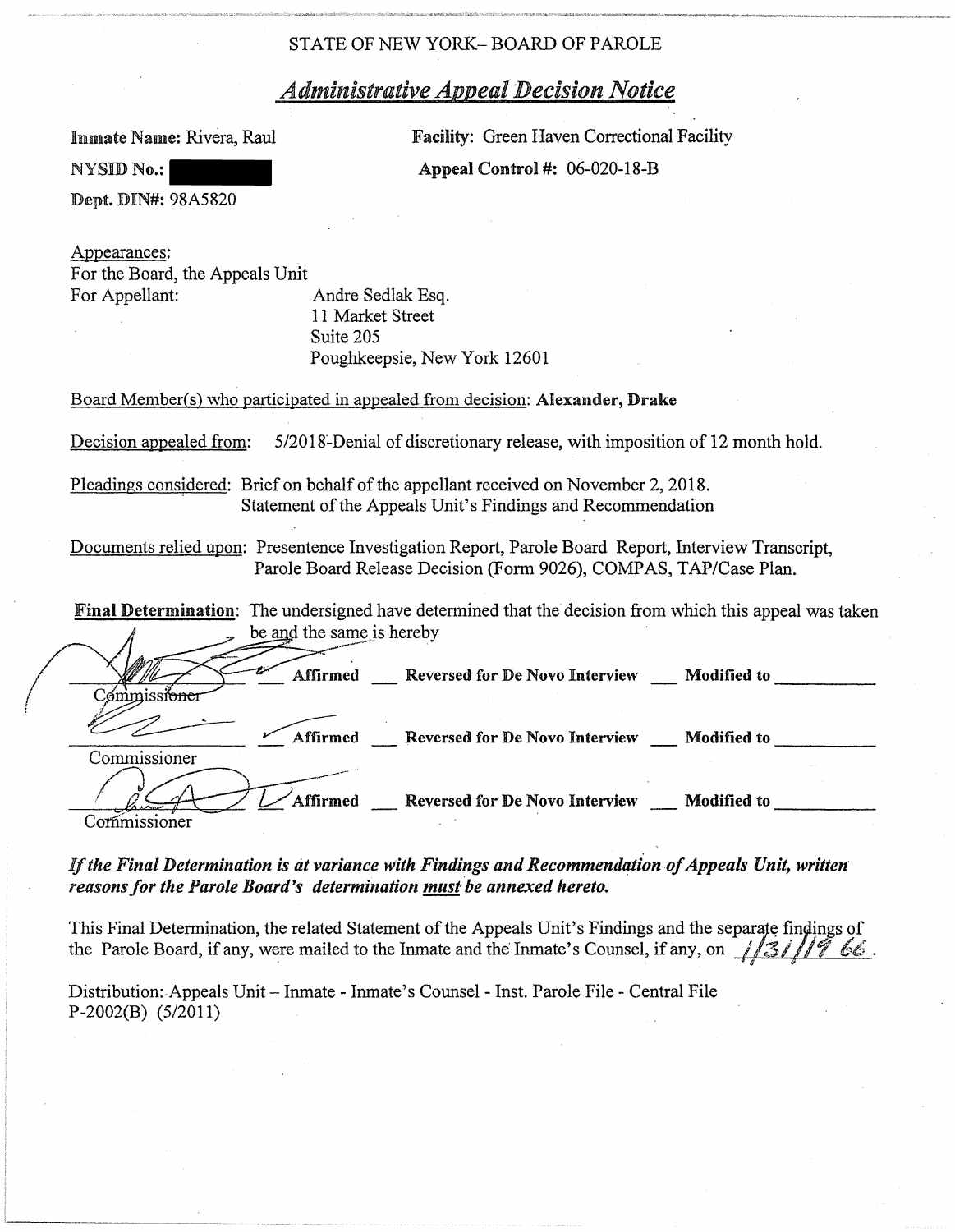## *STATEMENT OF APPEALS UNIT FINDINGS & RECOMMENDATION*

**Inmate Name:** Rivera, Raul **Facility:** Green Haven Correctional Facility

**Dept. DIN#:** 98A5820 **Appeal Control #:** 06-020-18-B

#### **Findings:**

 Counsel for the appellant has submitted a brief to serve as the perfected appeal. The brief raises the following issues: 1) the decision is arbitrary and capricious in that the Board failed to consider and/or properly weigh the required statutory factors. Appellant contends he has an excellent institutional record and release plan, and that no aggravating factors exist. 2) the Board failed to make required findings of fact or to offer future guidance or provide detail. 3) the interpreter wasn't court certified, and didn't take an oath, in violation of the due process and equal protection clauses of the constitution. 4) as for records, the Parole Board Report is deficient when compared to the prior Inmate Status Report, and, many records were not turned over to counsel on appeal, in violation of the confrontation clause of the  $6<sup>th</sup>$  amendment, and the right to effective assistance of counsel. 5) the interview was not properly undertaken, based upon comments by former Commissioner Manley. 6) during the interview, erroneous information about narcotics was used by a Commissioner. 7) the Board failed to comply with the 2011 amendments to the Executive Law in that no written procedures exist, the 2014 regulation is illegal, no TAP was done, and the statutes are now present/future based. Letters from Assemblymen, and statistics, prove this. 8) the 12 month hold is excessive. 9) there should be three Commissioners conducting the interview such that the decision was predetermined and due to bias.

In response, pursuant to Executive Law  $\S259-i(2)(c)$ , the Parole Board must consider criteria which is relevant to the specific inmate, including, but not limited to, the inmate's institutional record or criminal behavior, giving whatever emphasis they so choose to each factor. In re Garcia v. New York State Division of Parole, 239 A.D.2d 235, 657 N.Y.S.2d 415 (1<sup>st</sup> Dept. 1997); People ex rel. Herbert v. New York State Board of Parole, 97 A.D.2d 128, 468 N.Y.S.2d 881 (1<sup>st</sup> Dept. 1983). The Board is not required to give equal weight to each statutory factor. Arena v New York State Department of Corrections and Community Supervision, 156 A.D.3d 1101, 65 N.Y.S.3d 471 (3d Dept. 2017); Mays v Stanford, 150 A.D.3d 1521, 55 N.Y.S.3d 502 (3d Dept. 2017); Marszalek v Stanford, 152 A.D.3d 773, 59 N.Y.S.3d 432 (2d Dept. 2017); Paniagua v Stanford, 153 A.D.3d 1018, 56 N.Y.S.3d 894 (3d Dept. 2017); Esquilin v New York State Board of Parole, 144 A.D.3d 846, 40 N.Y.S.3d 279 (2nd Dept. 2016); Kenefick v Sticht, 139 A.D.3d 1380, 31 N.Y.S.3d 367 (4th Dept. 2016); LeGeros v New York State Board of Parole, 139 A.D.3d 1068, 30 N.Y.S.3d 834 (2d Dept. 2016); De la Cruz v Annucci, 122 A.D.3d 1413, 997 N.Y.S.2d 872 (4th Dept. 2014); Phillips v Dennison, 41 A.D.3d 17, 834 N.Y.S.2d 121 ( $1<sup>st</sup>$  Dept. 2007). That an inmate has numerous achievements within a prison's institutional setting does not automatically entitle him to parole release. Matter of Faison v. Travis, 260 A.D.2d 866, 688 N.Y.S.2d 782 (3d Dept. 1999); Pulliam v Dennison, 38 A.D.3d 963, 832 N.Y.S.2d 304 (3d Dept. 2007).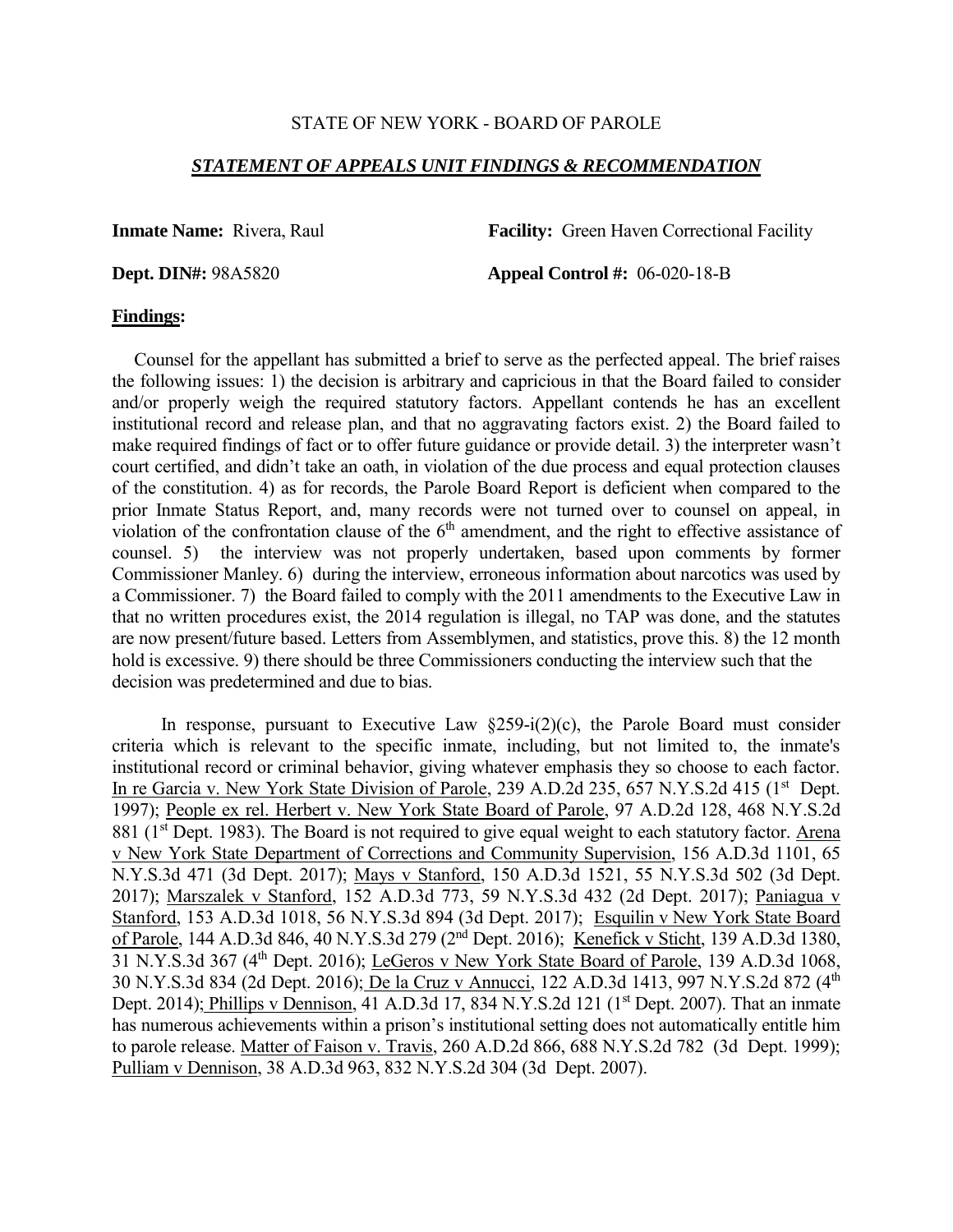#### *STATEMENT OF APPEALS UNIT FINDINGS & RECOMMENDATION*

**Inmate Name:** Rivera, Raul **Facility:** Green Haven Correctional Facility

**Dept. DIN#:** 98A5820 **Appeal Control #:** 06-020-18-B

**Findings:** (continued from page 1)

 Moreover, per Executive Law §259-i(2)(c), an application for parole release shall not be granted merely as a reward for appellant's good conduct or achievements while incarcerated. Larrier v New York State Board of Parole Appeals Unit, 283 A.D.2d 700, 723 N.Y.S.2d 902, 903 (3d Dept 2001); Vasquez v State of New York Executive Department, Division of Parole, 20 A.D.3d 668, 797 N.Y.S.2d 655 (3d Dept. 2005); Wellman v Dennison, 23 A.D.3d 974, 805 N.Y.S.2d 159 (3d Dept. 2005).

 The Board is obligated to consider the inmate's prior criminal record. Matter of Partee v Evans, 117 A.D.3d 1258, 984 N.Y.S.2d 894 (3d Dept. 2014). The Board may put more weight on the inmate's criminal history. Bello v Board of Parole, 149 A.D.3d 1458, 53 N.Y.S.3d 715 (3d Dept. 2017); Hall v New York State Division of Parole, 66 A.D.3d 1322, 886 N.Y.S.2d 835 (3d Dept. 2009); Davis v Evans, 105 A.D.3d 1305, 963 N.Y.S.2d 485 (3d Dept. 2013); Jones v New York State Parole Board, 127 A.D.3d 1327, 6 N.Y.S.3d 774 (3d Dept. 2015); Wade v Stanford, 148 A.D.3d 1487, 52 N.Y.S.3d 508 (3d Dept. 2017). The fact that the Board afforded greater weight to the inmate's criminal history, and not to an alleged positive institutional adjustment, does not render the denial of parole for that reason irrational or improper. Matter of Ortiz v. Hammock, 96 A.D.2d 735, 465 N.Y.S.2d 341 (4<sup>th</sup> Dept 1983); Peo. ex rel. Yates v. Walters, 111 A.D.2d 839, 490 N.Y.S.2d 573 (2d Dept. 1985); Matter of Ristau v. Hammock, 103 A.D.2d 944, 479 N.Y.S.2d 760 (3d Dept. 1984) lv. to appeal den. 63 N.Y.2d 608, 483 N.Y.S.2d 1023 (1984); Torres v New York State Division of Parole, 300 A.D.2d 128, 750 N.Y.S.2d 759  $(1<sup>st</sup>$  Dept 2002); Lashway v Evans, 110 A.D.3d 1420, 973 N.Y.S.2d 496 (3d Dept. 2013).

 The denial of parole release based upon nature of conviction and criminal history is appropriate. In the Matter of Hawkins v. Travis, 259 A.D.2d 813, 686 N.Y.S.2d 198 (3d Dept. 1999); Farid v. Russi, 217 A.D.2d 832, 629 N.Y.S.2d 821 (3d Dept. 1995); Charlemagne v New York State Division of Parole, 281 A.D.2d 669, 722 N.Y.S.2d 74, 75 (3d Dept 2001); Burress v Evans, 107 A.D.3d 1216, 967 N.Y.S.2d 486 (3d Dept. 2013); Boccadisi v Stanford, 133 A.D.3d 1169, 20 N.Y.S.3d 477 (3d Dept. 2015); Bush v Annucci, 148 A.D.3d 1392, 50 N.Y.S.3d 180 (3d Dept. 2017); Holmes v Annucci, 151 A.D.3d 1954, 57 N.Y.S.3d 857 (4<sup>th</sup> Dept. 2017).

Per Executive Law  $259-i(2)(c)(A)$ , the Board is obligated to consider the inmate's prior criminal record and the nature of the instant offenses, and the fact that such consideration resulted in a parole denial does not reflect irrationality bordering on impropriety. Singh v Evans, 118 A.D.3d 1209, 987 N.Y.S.2d 271 (3d Dept. 2014).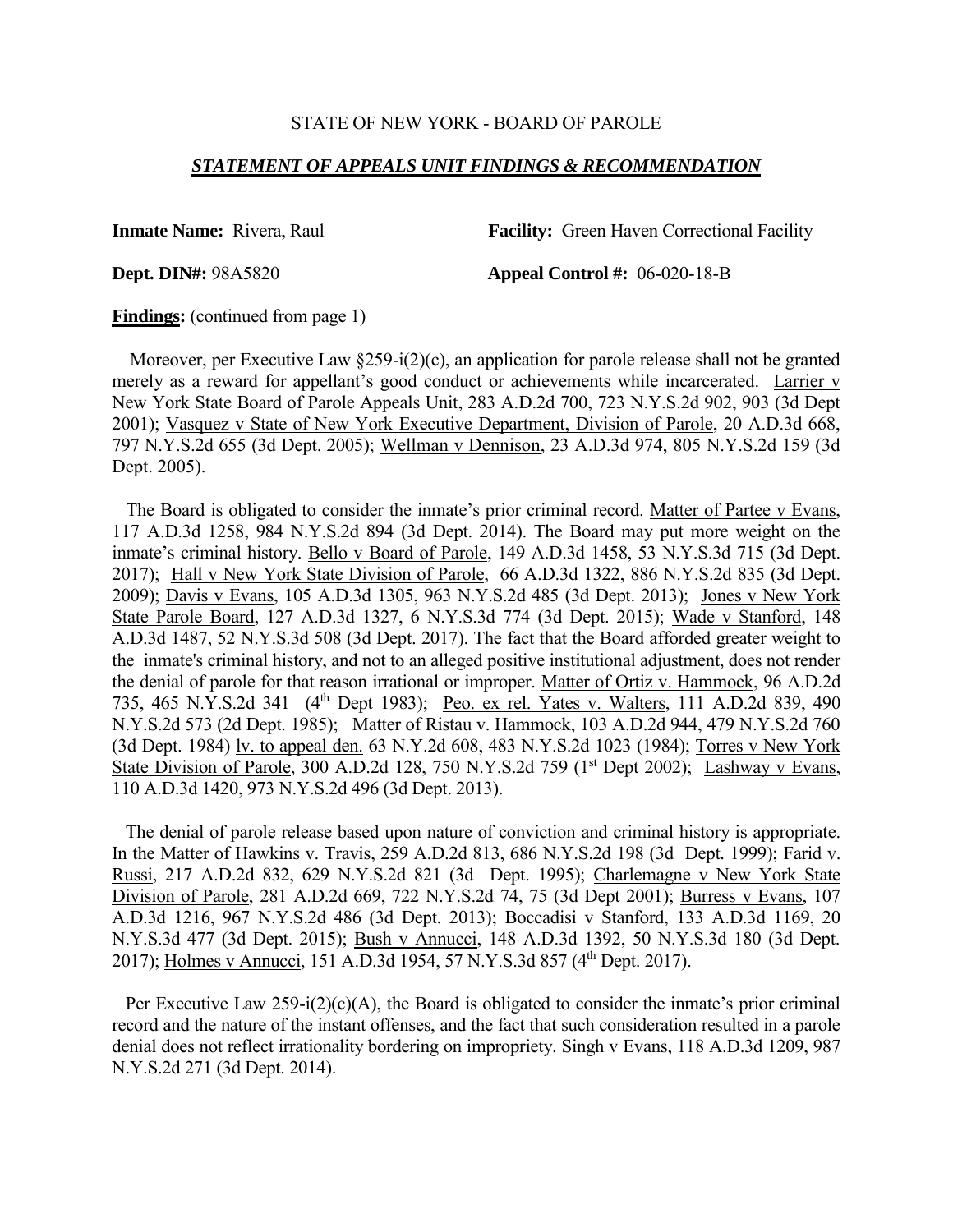#### *STATEMENT OF APPEALS UNIT FINDINGS & RECOMMENDATION*

**Inmate Name:** Rivera, Raul **Facility:** Green Haven Correctional Facility

**Dept. DIN#:** 98A5820 **Appeal Control #:** 06-020-18-B

**Findings:** (continued from page 2)

 The Board may place particular emphasis upon the nature of the offense. Mullins v New York State Board of Parole, 136 A.D.3d 1141, 25 N.Y.S.3d 698 (3d Dept. 2016). The Board in its discretion properly placed greater emphasis on the present offenses, as it is not required to give equal weight to all requisite factors. Wiley v State of New York Department of Corrections and Community Supervision, 139 A.D.3d 1289, 32 N.Y.S.3d 370 (3d Dept. 2016); Peralta v New York State Board of Parole, 157 A.D.3d 1151, 69 N.Y.S.3d 885 (3d Dept. 2018).

 The Board's emphasis on the violent nature of the crime does not establish irrationality bordering on impropriety. Pulliam v Dennison, 38 A.D.3d 963, 832 N.Y.S.2d 304 (3d Dept. 2007); Sterling v Dennison, 38 A.D.3d 1145, 833 N.Y.S.2d 684 (3d Dept. 2007); Marziale v Alexander, 62 A.D.3d 1227, 879 N.Y.S.2d 636 (3d Dept. 2009). The Board may conclude that the violent nature of the crime is an overriding consideration warranting the denial of parole release. Rodney v Dennison, 24 A.D.3d 1152, 805 N.Y.S.2d 743 (3d Dept. 2005). The Board may emphasize the violent nature of the instant offense. Marnell v Dennison, 35 A.D.3d 995, 824 N.Y.S.2d 812 (3d Dept. 2006), lv.den. 8 N.Y.3d 807, 833 N.Y.S.2d 426 (2007).

 The Board may consider the inmate's past history of violent behavior. People ex rel. Herbert v New York State Board of Parole, 97 A.D.2d 128, 468 N.Y.S.2d 881, 884 (1<sup>st</sup> Dept 1983); People ex rel. Henson v Miller, 244 A.D.2d 729, 664 N.Y.S.2d 655 (3d Dept 1997), leave to appeal denied 91 N.Y.2d 809, 670 N.Y.S.2d 403 (1998); Vasquez v New York State Division of Parole, 215 A.D.2d 856, 626 N.Y.S.2d 332 (3d Dept 1995); Ward v New York State Division of Parole, 144 A.D.3d 1375, 40 N.Y.S.3d 803 (3d Dept. 2016); Mays v Stanford, 150 A.D.3d 1521, 55 N.Y.S.3d 502 (3d Dept. 2017); Allen v Stanford, 161 A.D.3d 1503, 78 N.Y.S.3d 445 (3d Dept. 2018).

 Appellant had four COMPAS scores in the high/highly probable range. The COMPAS can contain negative factors that support the Board's conclusion. Wade v Stanford, 148 A.D.3d 1487, 52 N.Y.S.3d 508 (3d Dept. 2017).

 Denial of parole is neither arbitrary nor capricious when the Parole Board relied on the factors defined by the New York statute. Hodge v Griffin, 2014 WL 2453333(S.D.N.Y. 2014) citing Romer v Travis, 2003 WL 21744079. An arbitrary action is one without sound basis in reason and without regard to the facts. Rationality is what is reviewed under an arbitrary and capricious standard. Hamilton v New York State Division of Parole, 119 A.D.3d 1268, 990 N.Y.S.2d 714 (3d Dept. 2014). An action is arbitrary and capricious when it is taken without sound basis in reason or regard to the facts. Ward v City of Long Beach, 20 N.Y.3d 1042 (2013).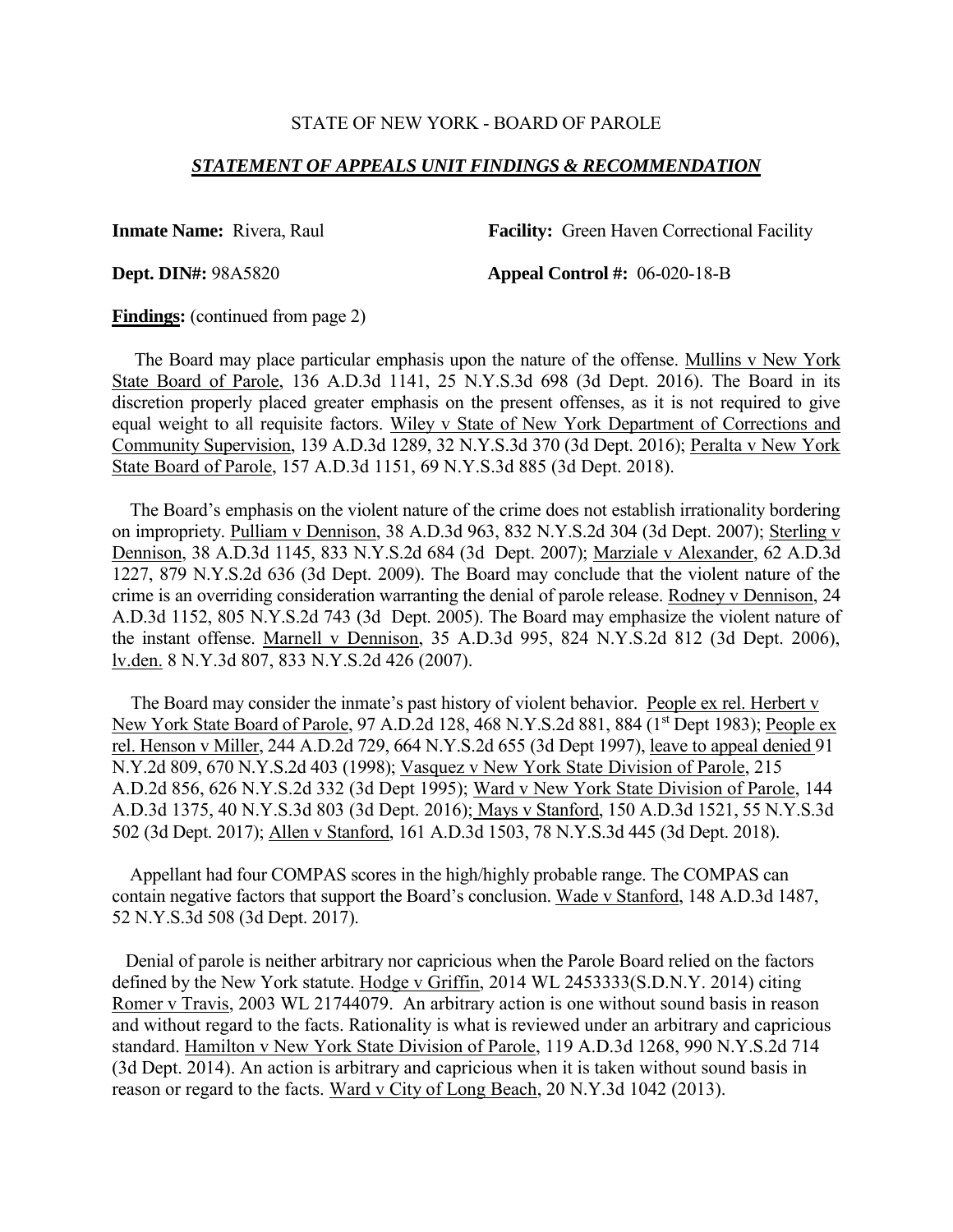#### *STATEMENT OF APPEALS UNIT FINDINGS & RECOMMENDATION*

**Inmate Name:** Rivera, Raul **Facility:** Green Haven Correctional Facility

**Dept. DIN#:** 98A5820 **Appeal Control #:** 06-020-18-B

**Findings:** (continued from page 3)

 As for the required three part statutory standard, contrary to appellant's claim, the Board is not required to repeat the language of the statute verbatim. Rather, it need merely insure that sufficient facts are in the decision which comply with the standard-which it has clearly done in this case. The factors cited, which were appellant's violent instant offense, violent criminal history, and poor COMPAS scores, show the required statutory findings were in fact made in this case. Language used in the decision which is only semantically different from the statutory language (e.g. continued incarceration serves the community standards) is permissible. James v Chairman of the New York State Division of Parole, 19 A.D.3d 857, 796 N.Y.S.2d 735 (3d Dept. 2005); Miller v New York State Division of Parole, 72 A.D.3d 690, 897 N.Y.S.2d 726 (2d Dept. 2010). Although the Board's determination could have been stated more artfully, this is insufficient to annul the decision. Ek v Travis, 20 A.D.3d 667, 798 N.Y.S.2d 199 (3d Dept 2005). The Board's failure to recite the precise statutory language of the first sentence in support of its conclusion to deny parole release does not undermine it's determination. Silvero v Dennison, 28 A.D.3d 859, 811 N.Y.S.2d 822 (3d Dept. 2006); Reed v Evans, 94 A.D.3d 1323, 942 N.Y.S.2d 387 (3d Dept. 2012); Mullins v New York State Board of Parole, 136 A.D.3d 1141, 25 N.Y.S.3d 698 (3d Dept. 2016).

 The Board set forth in adequate detail the reasons for its denial of the inmate's request for release. Burress v Evans, 107 A.D.3d 1216, 967 N.Y.S.2d 486 (3d Dept. 2013). The written Board decision in this case contains sufficient detail. McLain v New York State Division of Parole, 204 A.D.2d 456, 611 N.Y.S.2d 629 (2d Dept 1994); Walker v Russi,176 A.D.2d 1185, 576 N.Y.S.2d 51 (3d Dept 1991), appeal dismissed 79 N.Y.2d 897, 581 N.Y.S.2d 660 (1992); Thomas v Superintendent of Arthur Kill Correctional Facility, 124 A.D.2d 848, 508 N.Y.S.2d 564 (2d Dept 1986), appeal dismissed 69 N.Y.2d 611, 517 N.Y.S.2d 1025 (1987); De la Cruz v Annucci, 122 A.D.3d 1413, 997 N.Y.S.2d 872 (4<sup>th</sup> Dept. 2014); Betancourt v Stanford, 148 A.D.3d 1497, 49 N.Y.S.3d 315 (3d Dept. 2017); Robinson v New York State Board of Parole, 162 A.D.3d 1450, 81 N.Y.S.3d 235 (3d Dept. 2018); Applegate v New York State Board of Parole, 164 A.D.3d 996, 82 N.Y.S.3d 240 (3d Dept. 2018).

 The Board may deny parole release without the existence of any aggravating factors, no matter how exemplary the institutional record is. Hamilton v New York State Division of Parole, 119 A.D.3d 1268, 1272, 990 N.Y.S.2d 714 (3d Dept. 2014).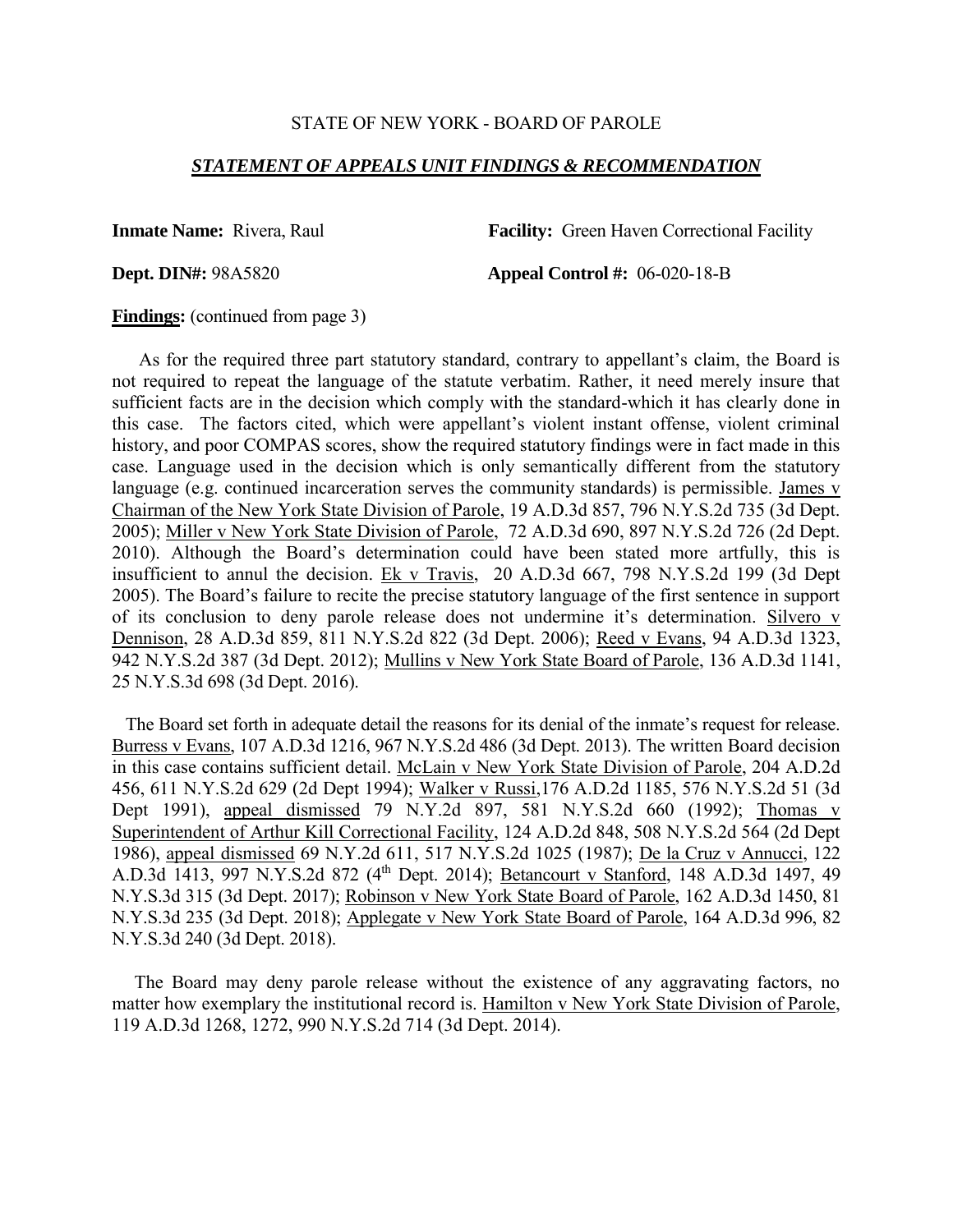#### *STATEMENT OF APPEALS UNIT FINDINGS & RECOMMENDATION*

**Inmate Name:** Rivera, Raul **Facility:** Green Haven Correctional Facility

**Dept. DIN#:** 98A5820 **Appeal Control #:** 06-020-18-B

**Findings:** (continued from page 4)

 As for a lack of future guidance, there is no due process right to an inmate obtaining a statement as to what he should do to improve his chances for parole in the future. Boothe v Hammock, 605 F.2d 661 (2d Cir. 1979); Watkins v Caldwell, 54 A.D.2d 42, 387 N.Y.S.2d 177 (4th Dept 1976); Freeman v New York State Division of Parole, 21 A.D.3d 1174, 800 N.Y.S.2d 797 (3d Dept 2005); Francis v New York State Division of Parole, 89 A.D.3d 1312, 934 N.Y.S.2d 514 (3d Dept. 2011). There is no legal requirement that a second Parole Board panel must follow the recommendation of a prior Parole Board panel, nor that the same members should constitute both panels. Flores v New York State Board of Parole, 210 A.D.2d 555, 620 N.Y.S.2d 141, 142 (3d Dept 1994).

 Since the Board's decision was sufficiently detailed to inform the inmate of the reasons for the denial of parole, it satisfied the criteria set out in section 259-i of the Executive Law. Siao-Pao v Dennison, 11 N.Y.3d 777, 866 N.Y.S.2d 602 (Ct. App. 2008); Matter of Whitehead v. Russi, 201 A.D.2d 825, 607 N.Y.S.2d 751 (3d Dept. 1993); Matter of Green v. New York State Division of Parole, 199 A.D.2d 677, 605 N.Y.S.2d 148 (3d Dept. 1993). Moreover, the reasons stated by the Parole Board members for holding appellant are sufficient grounds to support their decision. People ex rel. Yates v. Walters, 111 A.D.2d 839, 490 N.Y.S.2d 573 (2d Dept. 1985); Matter of Ganci v Hammock, 99 A.D.2d 546, 471 N.Y.S.2d 630 (2d Dept. 1984); Matter of Vuksanaj v. Hammock, 93 A.D.2d 958, 463 N.Y.S.2d 61 (3d Dept. 1983); Matter of Pina v. Hammock, 89 A.D.2d 799, 453 N.Y.S.2d 479 (4th Dept. 1982). Since the Board's challenged decision was made in accordance with the pertinent statutory requirements, it exercised proper discretion in denying appellant early release on parole. In the Matter of Hawkins v. Travis, 259 A.D.2d 813, 686 N.Y.S.2d 198 (3d Dept. 1999), app. dism. 93 N.Y.2d 1033, 697 N.Y.S.2d 556 (1999); Matter of Barrett v. New York State Division of Parole, 242 A.D.2d 763, 661 N.Y.S.2d 857 (3d Dept. 1997).

 Per 9 N.Y.C.R.R. 8002.1(b), only two Commissioners are required to conduct an interview. There is a presumption of honesty and integrity that attaches to Judges and administrative factfinders. People ex.rel. Johnson v New York State Board of Parole, 180 A.D.2d 914, 580 N.Y.S.2d 957, 959 (3d Dept 1992); Withrow v Larkin, 421 U.S. 35, 47, 95 S.Ct. 1456, 43 L.Ed2d 712 (1975). And, Courts presume the Parole Board follows its statutory commands and internal policies in fulfilling its obligations. Garner v Jones, 529 U.S. 244, 120 S.Ct. 1362, 1371, 146 L.Ed2d 236 (2000). The decision was not predetermined. Dean v New York State Division of Parole, 21 A.D.3d 1207, 801 N.Y.S.2d 92 (3d Dept. 2005) lv. den. 6 N.Y.3d 705 (2006); Hakim-Zaki v New York State Division of Parole, 29 A.D.3d 1190, 814 N.Y.S.2d 414 (3d Dept. 2006).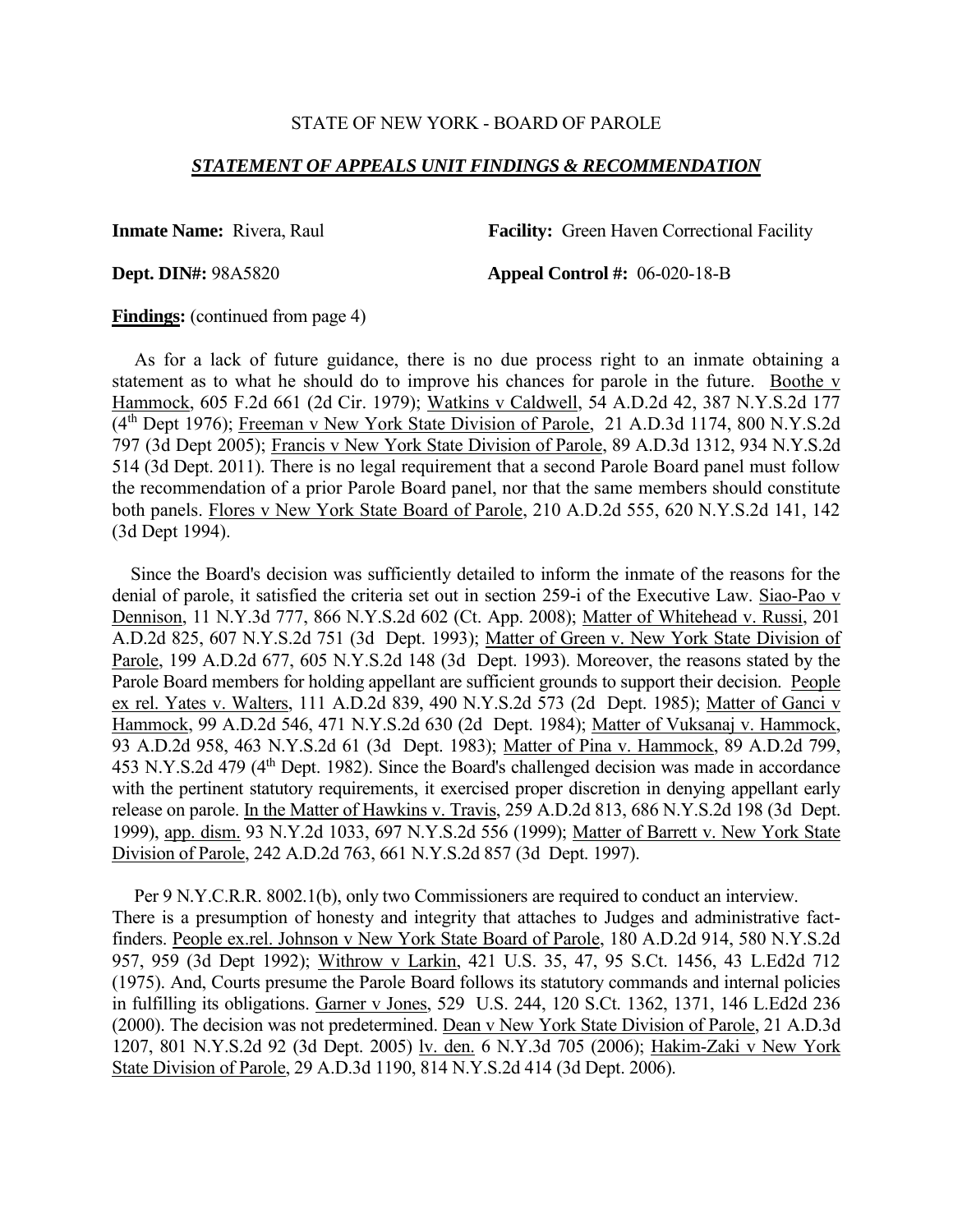#### *STATEMENT OF APPEALS UNIT FINDINGS & RECOMMENDATION*

**Inmate Name:** Rivera, Raul **Facility:** Green Haven Correctional Facility

**Dept. DIN#:** 98A5820 **Appeal Control #:** 06-020-18-B

**Findings:** (continued from page 5)

 There is no merit to the inmate's contention that the parole interview was improperly conducted or that he was denied a fair interview. Black v New York State Board of Parole, 54 A.D.3d 1076, 863 N.Y.S.2d 521 (3d Dept. 2008); Rivers v Evans, 119 A.D.3d 1188, 989 N.Y.S.2d 400 (3d Dept. 2014); Mays v Stanford, 150 A.D.3d 1521, 55 N.Y.S.3d 502 (3d Dept. 2017).

 Simply because the Board felt the severity of the crime was enough to deny parole does not mean the Board was biased. Garcia v New York State Division of Parole, 239 A.D.2d 235, 657 N.Y.S.2d 415 (1<sup>st</sup> Dept. 1997). There must be support in the record to prove the alleged bias, and proof that the outcome of the Board's Release Decision flowed from the bias. Hughes v Suffolk County Department of Civil Service, 74 N.Y.2d 833, 546 N.Y.S.2d 335, motion to amend remittur granted 74 N.Y.2d 833, 550 N.Y.S.2d 274 (1989); Matter of Silmon v Travis, 95 N.Y.2d 470, 718 N.Y.S.2d 704 (2001); Russo v New York State Board of Parole, 50 N.Y.2d 69, 427 N.Y.S.2d 982 (1980); Hernandez v McSherry, 271 A.D.2d 777, 706 N.Y.S.2d 647 (3d Dept 2000), lv. app. den. 95 N.Y.2d 769, 722 N.Y.S.2d 472 (2000); Mays v Stanford, 150 A.D.3d 1521, 55 N.Y.S.3d 502 (3d Dept. 2017). No legitimate offer of proof exists in this case.

 The alleged erroneous information does not appear anywhere in the Board decision. The Parole Board's reference during a parole release interview to erroneous information that does not ultimately serve as a basis for denying parole, will not result in the Board's decision being disturbed or reversed, nor will it lead to a judicial finding of irrationality bordering on impropriety. Santos v New York State Division of Parole, 267 A.D.2d 533, 698 N.Y.S.2d 563 (3d Dept 1999); Howard v New York State Board of Parole, 272 A.D.2d 731, 707 N.Y.S.2d 719, 720 (3d Dept. 2000); Abascal v New York State Board of Parole, 23 A.D.3d 740, 802 N.Y.S.2d 803 (3d Dept. 2005). There is no support in the record that the Board relied upon incorrect or erroneous information. Shark v New York State Division of Parole Chair, 110 A.D.3d 1134, 972 N.Y.S.2d 741 (3d Dept. 2013); Khatib v New York State Board of Parole, 118 A.D.3d 1207, 988 N.Y.S.2d 286 (3d Dept. 2014); Boccadisi v Stanford, 133 A.D.3d 1169, 20 N.Y.S.3d 477 (3d Dept. 2015); Peterson v Stanford, 151 A.D.3d 1960, 59 N.Y.S.3d 219 (4<sup>th</sup> Dept. 2017).

 The statute concerning the use of interpreters was fully complied with. Nor did the appellant object to the interpreter. Failure to object to an interpreter is deemed waived. People v Gordillo, 191 A.D.2d 455, 594 N.Y.S.2d 60, 61 (2d Dept 1993), app. den. 81 N.Y.2d 1014, 600 N.Y.S.2d 202 (1993); People ex. rel. Haderxhanji v New York State Board of Parole, 97 A.D.2d 368, 467 N.Y.S.2d 381, 382 (1st Dept 1983).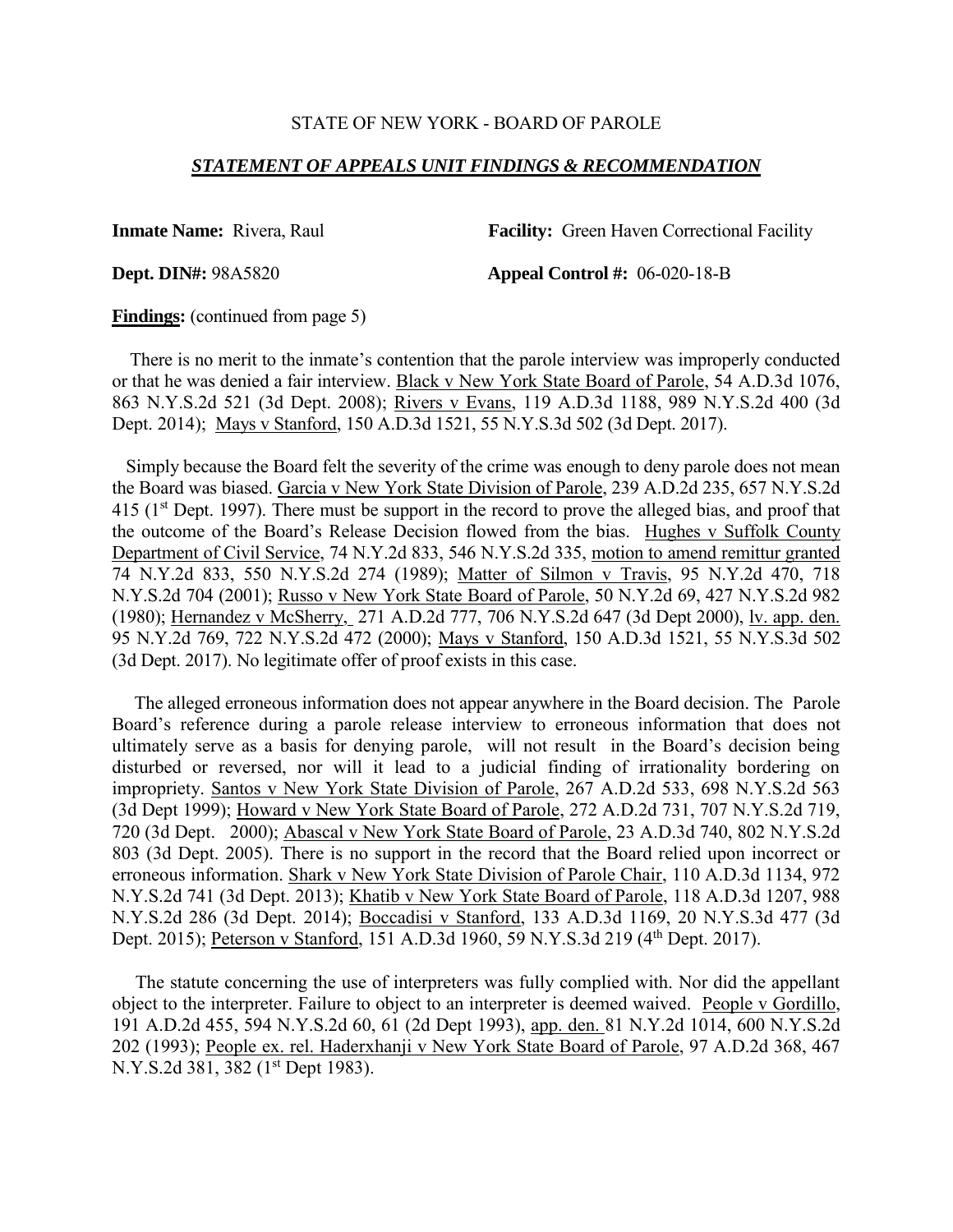#### *STATEMENT OF APPEALS UNIT FINDINGS & RECOMMENDATION*

**Inmate Name:** Rivera, Raul **Facility:** Green Haven Correctional Facility

**Dept. DIN#:** 98A5820 **Appeal Control #:** 06-020-18-B

**Findings:** (continued from page 6)

 As for due process/constitutional liberty interest in a legitimate expectation of early release, at the Federal level, there is no inherent constitutional right to parole. Greenholtz v Inmates of Nebraska Penal and Correctional Complex, 442 U.S. 1, 99 S.Ct. 2100, 2104, 60 L.Ed2d 668 (1979) or to be released before the expiration of a valid sentence. Swarthout v Cooke,562 U.S. 216, 131 S.Ct. 859, 178 L.Ed2d 732 (2011). Nor, under the New York State Constitution, is there a due process right to parole. Russo v New York State Board of Parole, 50 N.Y.2d 69, 427 N.Y.S.2d 982, 984 (1980); Boothe v. Hammock, 605 F.2d 661 (2d Cir. 1979). The New York State parole scheme is not one that creates in any prisoner a legitimate expectancy of release. No entitlement to release is created by the parole provisions. Accordingly, appellant has no liberty interest in parole. Duemmel v Fischer, 368 Fed.Appx. 180, 182 (2d Cir. 2010); Davis v Dennison, 219 Fed Appx 68 (2d Cir. 2007), cert. den. 552 U.S. 863, 128 S.Ct. 151, 169 Led2d 103 (2007); Rodriguez v Alexander, 71 A.D.3d 1354, 896 N.Y.S.2d 693 (3d Dept. 2010), lv. den. 15 N.Y.3d 703, 906 N.Y.S.2d 817. Thus, the protections of the due process clause are inapplicable. Barna v Travis, 239 F.3d 169, 171 (2d Cir. 2001); Freeman v New York State Division of Parole, 21 A.D.3d 1174, 800 N.Y.S.2d 797 (3d Dept 2005); Watson v New York State Board of Parole, 78 A.D.3d 1367, 910 N.Y.S.2d 311 (3d Dept. 2010).

 Completion of the minimum term of the sentence still does not create any protected liberty interest. Motti v Alexander, 54 A.D.3d 1114, 1115 (3d Dept. 2008).

 Nothing in the due process clause requires the Parole Board to specify the particular evidence on which rests the discretionary determination an inmate is not ready for conditional release. Duemmel v Fischer, 368 Fed.Appx. 180, 182 (2d Cir. 2010). There is no due process requirement that the Parole Board disclose its release criteria. Haymes v Regan, 525 F.2d 540 (2d Cir. 1975).

 The due process clause is not violated by the Board's balancing of the statutory criteria, and which is not to be second guessed by the courts. Mathie v Dennison, 2007 WL 2351072 (S.D.N.Y. 2007); MacKenzie v Cunningham, 2014 WL 5089395 (S.D.N.Y. 2014).

 Parole is not constitutionally based, but is a creature of statute which may be imposed subject to conditions imposed by the state legislature. Banks v Stanford, 159 A.D.3d 134, 71 N.Y.S.3d 515 (2d Dept. 2018).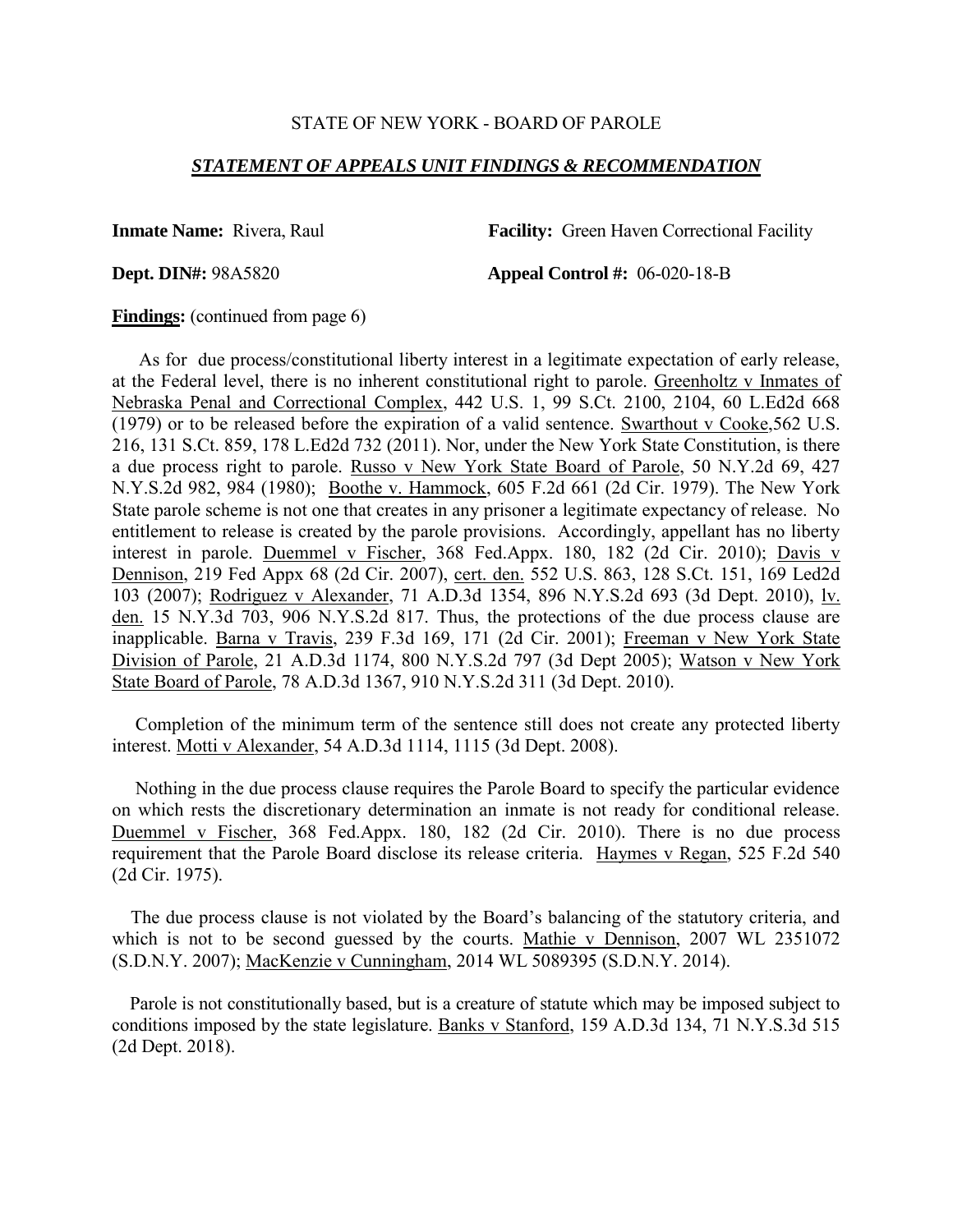## *STATEMENT OF APPEALS UNIT FINDINGS & RECOMMENDATION*

**Inmate Name:** Rivera, Raul **Facility:** Green Haven Correctional Facility

**Dept. DIN#:** 98A5820 **Appeal Control #:** 06-020-18-B

**Findings:** (continued from page 7)

 As for equal protection, the inmate does not specify exactly what group or classification he has been placed into, or that any law is discriminatory on its face. He has not alleged any facts that can give rise to an equal protection claim (e.g. showing he has been treated differently than others). As such, the petition fails to state a cause of action. Anderson v Coughlin, 700 F.2d 37, 44 (2d Cir. 1982). Even if this is deemed to be a classification, plaintiff has certainly not alleged anything to suggest he is in a suspect class or has been treated invidiously. Nicholas v Tucker, 114 F.3d 17, 20-21 (2d Cir. 1997); Allen v Cuomo, 100 F.3d 253, 260 (2d Cir. 1996); Carbonell v Acrish, 154 F.Supp.2d 552, 561 (S.D.N.Y. 2001), as prisoners either in the aggregate, or by type of offense, are not a suspect class. As long as there is a rational basis for the distinction, it will be upheld. Graziano v Pataki, 689 F.3d 110 (2<sup>nd</sup> Cir. 2012). Determining the optimal time for parole release eligibility elicits multiple legislative classifications and groupings that are not subject to heightened judicial scrutiny, but rather only to a rational basis to further a legitimate State purpose. McGinnis v Royster, 410 U.S. 263, 93 S.Ct. 1055, 1059, 35 L.Ed2d 282 (1973). Additionally, the equal protection clause will not speculate as to what the primary government purpose might or might not be. One purpose alone is sufficient. (McGinnis, supra, p. 1063). The equal protection clause of the New York State Constitution is no more broad than that found in the U.S. Constitution. It covers the same things, and has co-ordinate commands. Dorsey v Stuyvesant Town Corp., 299 N.Y. 512, 530-532 (1949) cert. denied 339 U.S. 981, 70 S.Ct. 1019 (1950). An equal protection claim is without merit, as the decision has a rational relationship to the objectives of community safety and respect for the law. Valderrama v Travis, 19 A.D.3d 904, 905, 796 N.Y.S.2d 758 (3d Dept. 2005); Tatta v Dennison, 26 A.D.3d 663, 809 N.Y.S.2d 296 (3d Dept. 2006) denied 6 N.Y.3d 714, 816 N.Y.S.2d 750 (2006); DeFino v Travis, 18 A.D.3d 1079, 795 N.Y.S.2d 477 (3rd Dept. 2005); Williams v New York State Division of Parole, 70 A.D.3d 1106, 894 N.Y.S.2d 224 (3d Dept. 2010) lv.den. 14 N.Y.3d 709, 901 N.Y.S.2d 143; Santiago v Alexander, 80 A.D.3d 1105, 916 N.Y.S.2d 529 (3d Dept. 2011).

 In order for an equal protection claim brought by a "class of one" to succeed, there must be proof of intentionally treating the inmate differently from others similarly situated and that there is no rational basis for the difference in treatment. Village of Willowbrook v Olech, 528 U.S. 562, 120 S.Ct. 1073, 1074, 145 L.Ed2d 1060 (2000); Giordano v City of New York, 274 F.3d 740, 751 (2d Cir. 2001); Webb v Travis, 26 A.D.3d 614, 810 N.Y.S.2d 233, lv.den. 7 N.Y.3d 709, 822 N.Y.S.2d 483 (3d Dept. 2006). No such proof exists in this case.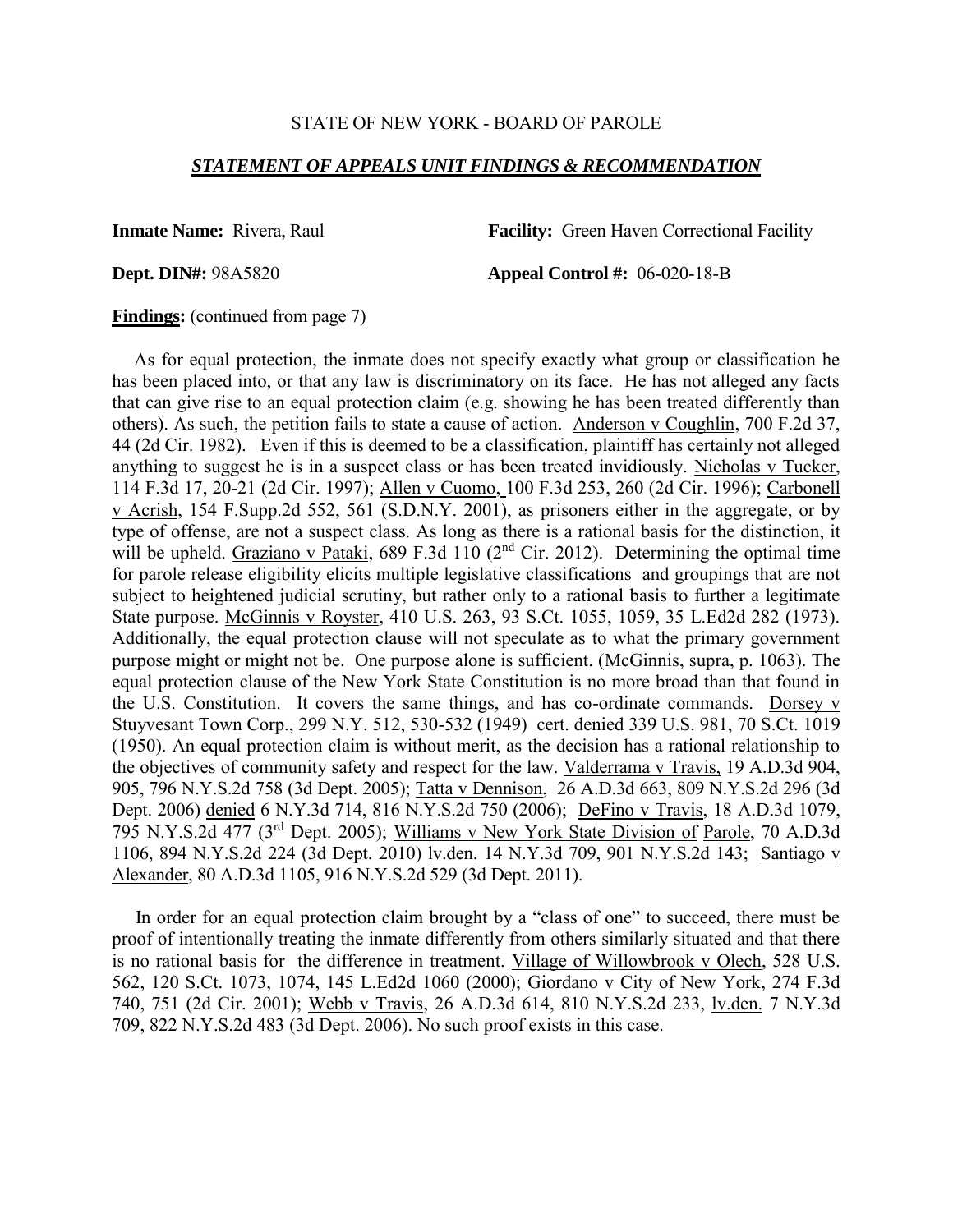## *STATEMENT OF APPEALS UNIT FINDINGS & RECOMMENDATION*

**Inmate Name:** Rivera, Raul **Facility:** Green Haven Correctional Facility

**Dept. DIN#:** 98A5820 **Appeal Control #:** 06-020-18-B

**Findings:** (continued from page 8)

 Claims revolving around a speech by former Commissioner Manley are without merit as his comments were not made under oath, and create no substantive rights. Matter of Alvarez v Evans, Index # 2804/2013, *Decision and Order* dated July 30, 2013 (Sup. Ct. Dutchess Co.)(Brands, J.S.C.).

The Parole Board Report is in compliance with the enabling statute. The  $6<sup>th</sup>$  amendment has no application to this proceeding because a parole release interview is not a full advesarial type proceeding. The nature and extent of the interview and attendant release considerations is solely within the discretion of the Parole Board. Matter of Briguglio v New York State Board of Parole, 24 N.Y.2d 21, 298 N.Y.S.2d 704, 710 (1969). The Parole Board is not the appellant's advesary. It has an identity of interest with him to encourage rehabilitation and readjustment to society. It is not an advesarial proceeding, and there are no charges or disputed issues of fact. Menechino v Oswald, 430 F.2d 403, 407 (2d Cir. 1970); cert. den. 400 U.S. 1023, 91 S.Ct. 588, 27 L.Ed2d 635 (1971).

 Per 9 N.Y.C.R.R. 8006.3, the Appeals Unit lacks subject matter jurisdiction to rule on issues of disclosure of documents on appeal.

 Appellant's claim that the Board failed to comply with the 2011 amendments to the Executive Law is rejected. Dolan v New York State Board of Parole, 122 A.D.3d 1058, 995 N.Y.S.2d 850 (3d Dept. 2014); Tran v Evans, 126 A.D.3d 1196, 3 N.Y.S.3d 633 (3d Dept. 2015); Boccadisi v Stanford, 133 A.D.3d 1169, 20 N.Y.S.3d 477 (3d Dept. 2015). Furthermore, the 2011 Executive Law amendments have been incorporated into the regulations adopted by the Board in 2017.

 The 2011 amendments to the Executive Law, as well as the state regulations governing parole, do not create a legitimate expectancy of release that would give rise to a due process interest in parole. Fuller v Evans, 586 Fed.Appx. 825 (2d Cir. 2014) cert.den. 135 S.Ct. 2807, 192 L.Ed2d 851. Parole is not constitutionally based, but is a creature of statute which may be imposed subject to conditions imposed by the state legislature. Banks v Stanford, 159 A.D.3d 134, 71 N.Y.S.3d 515 (2d Dept. 2018). The 2017 amended regulations don't create any substantive right to release, but rather, merely increase transparency in the final decision. Courts must defer to the Parole Board's interpretation of its own regulations so long as it is rational and not arbitrary nor capricious. Brown v Stanford, 163 A.D.3d 1337, 82 N.Y.S.3d 622 (3d Dept. 2018).